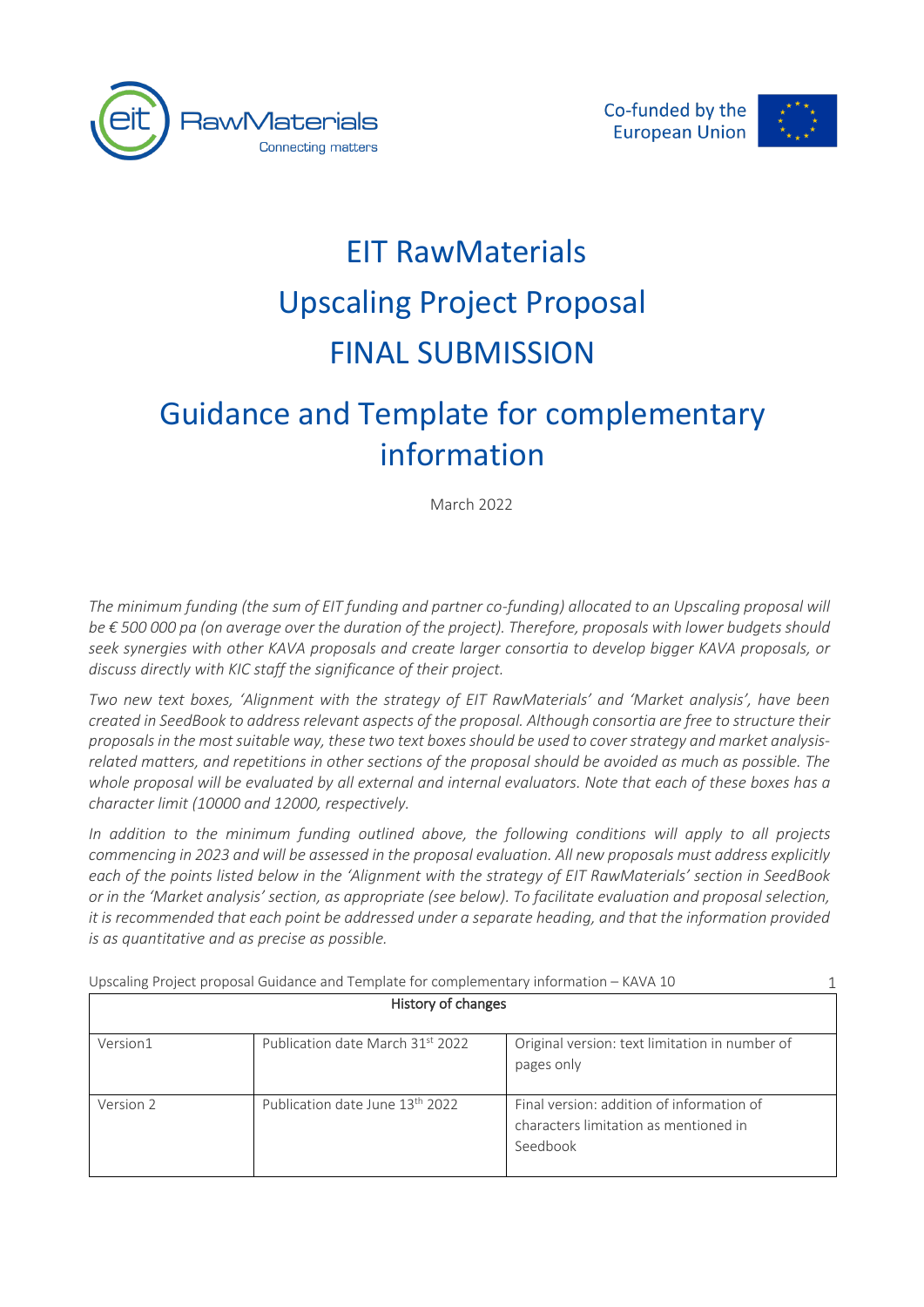



*Points to be addressed in the 'Alignment with the strategy of EIT RawMaterials' section in SeedBook, with each point addressed under a separate heading:*

- *1. Strategy. The consortium must explain how the project is aligned with the overall strategy of EIT RawMaterials as outlined in our Strategic Agenda 2021-2027*
- *2. Financial sustainability. The consortium must 1) state which backflow option has been selected (please refer to Appendix 1, Section 2), 2) provide a summary of this option (including expected value (in €), timeline and mechanisms) and 3) outline how the project will contribute to the financial sustainability of the KIC.*
- *3. Core KPIs. The proposal must address core KPIs. Please provide here a brief summary of core KPIs to be achieved (list KPI codes, numbers and timeline). Although this is not an eligibility criterion, the achievement of core KPIs is a fundamental milestone of our strategy. Therefore, proposals that do not address core KPIs are, by definition, misaligned with the KIC's strategic goals.*
- *4. Start-ups. The creation of start-ups from all types of projects is a key objective of the knowledge triangle integration (documented via EITHE04.1 for Upscaling projects)., and will be evaluated very positively. Consortia must clearly state if and how many start-ups will be created, and provide the relevant details.*

*Points to be addressed in the 'Market analysis' section in SeedBook, with each point addressed under a separate heading:*

- *1. Market analysis. Preliminary, but convincing, market analysis, covering important aspects such as the business environment (e.g., technical, regulatory, social, environmental and political aspects, user needs and targeted applications, customer value proposition, target market(s) (e.g., size, structure, growth potential, segmentation), risk assessment, design or market studies, and intellectual property exploration. The consortium must be able to convince the external reviewers that it is conscious of the market conditions relevant to its innovation, and that the KAVA will result in the commercialization of its proposed innovation. Graphs and figures related to market analysis can be uploaded in the 'Drawings and Schemes' section.*
- *2. IP. A clear statement on who (which entity/ies) will own the results of activities undertaken in the KAVA.*
- *3. Products. A clear statement on which products and/or services will be brought to the market, how, by whom (which entity/ies) and by when.*

*Please note that the 'Market analysis' section in SeedBook is mandatory for Upscaling, RIS Acceleration and Lifelong Learning proposals. It is optional for other categories of projects.*

|           | Upscaling Project proposal Guidance and Template for complementary information - KAVA 10 |                                                                                                |  |
|-----------|------------------------------------------------------------------------------------------|------------------------------------------------------------------------------------------------|--|
|           | History of changes                                                                       |                                                                                                |  |
| Version1  | Publication date March 31st 2022                                                         | Original version: text limitation in number of<br>pages only                                   |  |
| Version 2 | Publication date June 13 <sup>th</sup> 2022                                              | Final version: addition of information of<br>characters limitation as mentioned in<br>Seedbook |  |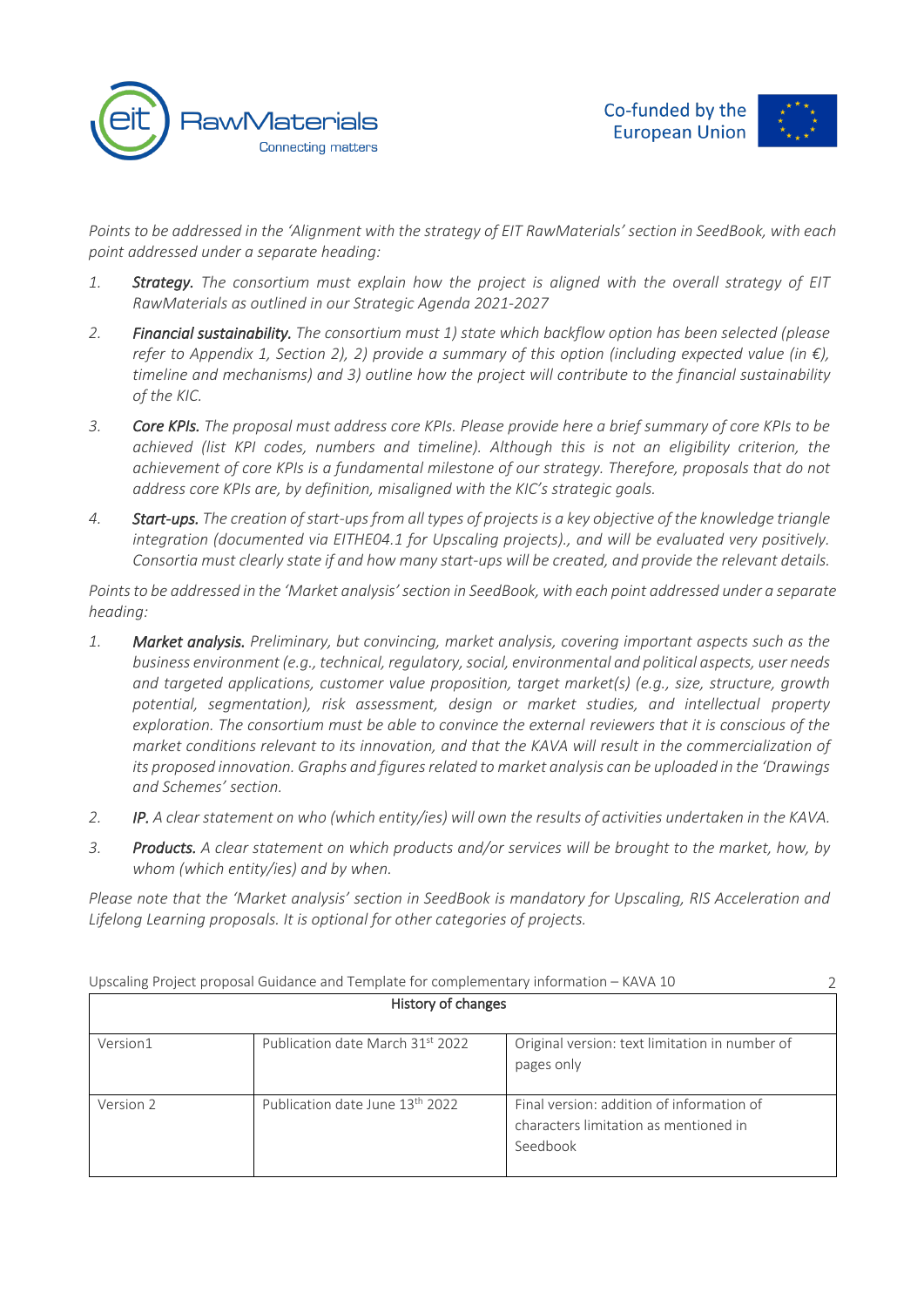

3

*The option selected for the KIC's financial sustainability (see Appendix 1 of this document) must be outlined in the proposal to a sufficient level of detail that will allow a proper assessment of the project's financial risks and benefits for the KIC. If the project is recommended for funding, the details of the backflow mechanisms (amount, caps, timeline, responsible party/ies, conditions, etc.) must be fully defined and agreed upon in writing by both parties before the project is included in the 2023-25 Business Plan.*

*KPIs, especially core KPIs, must be selected very carefully because the nature and amount of core KPIs will be one of the three fundamental factors in the proposal evaluation and selection, together with financial sustainability of the KIC and integration of the knowledge triangle. As a rule, the consortium's underperformance in yearly core KPIs will result in a significant EIT-funding reduction and/or project termination. Consortia must aim to distribute core KPIs over the duration of the project, and not concentrate them at the end of the project or after the end of the funding period.*

*Upscaling (including RIS Acceleration) projects that aim for commercialization within the KAVA funding period are most welcome and will be evaluated very positively.* 

*NOTE on co-funding contribution: The co-funding contributed by the project consortium must be minimum 30% of the total funding (not 30% of the EIT funding). For example, if the project needs € 150 000, 70% can be covered using EIT funding (€ 105 000) and 30% has to be covered by partner co-funding (€ 45 000).* 

*Please remember that the minimum co-funding must be met over the duration of the project (check the 'Total' column in the 'Overview and Checking' opening page), not for each year of the project (although some balance can be expected across the duration of the project).*

*Please note that the guidance showed below refers to the final submission. For guidance on the DRAFT submission, please refer to the Call text document.*

# 1. PROJECT TITLE

*Check with Innovation Hub staff that the project name is not the same as or similar to the name of any other projects.*

# 2. EXECUTIVE SUMMARY *(max. 90 words- 500 characters)*

*The executive summary should be a clear and concise description of the project's key elements:* 

- *What is your innovation about (product, service, method, system, software etc.)?*
- *What does it do/will it do?*
- *For whom (customer/end-users)?*

| History of changes |                                             |                                                                                                |
|--------------------|---------------------------------------------|------------------------------------------------------------------------------------------------|
| Version1           | Publication date March 31st 2022            | Original version: text limitation in number of<br>pages only                                   |
| Version 2          | Publication date June 13 <sup>th</sup> 2022 | Final version: addition of information of<br>characters limitation as mentioned in<br>Seedbook |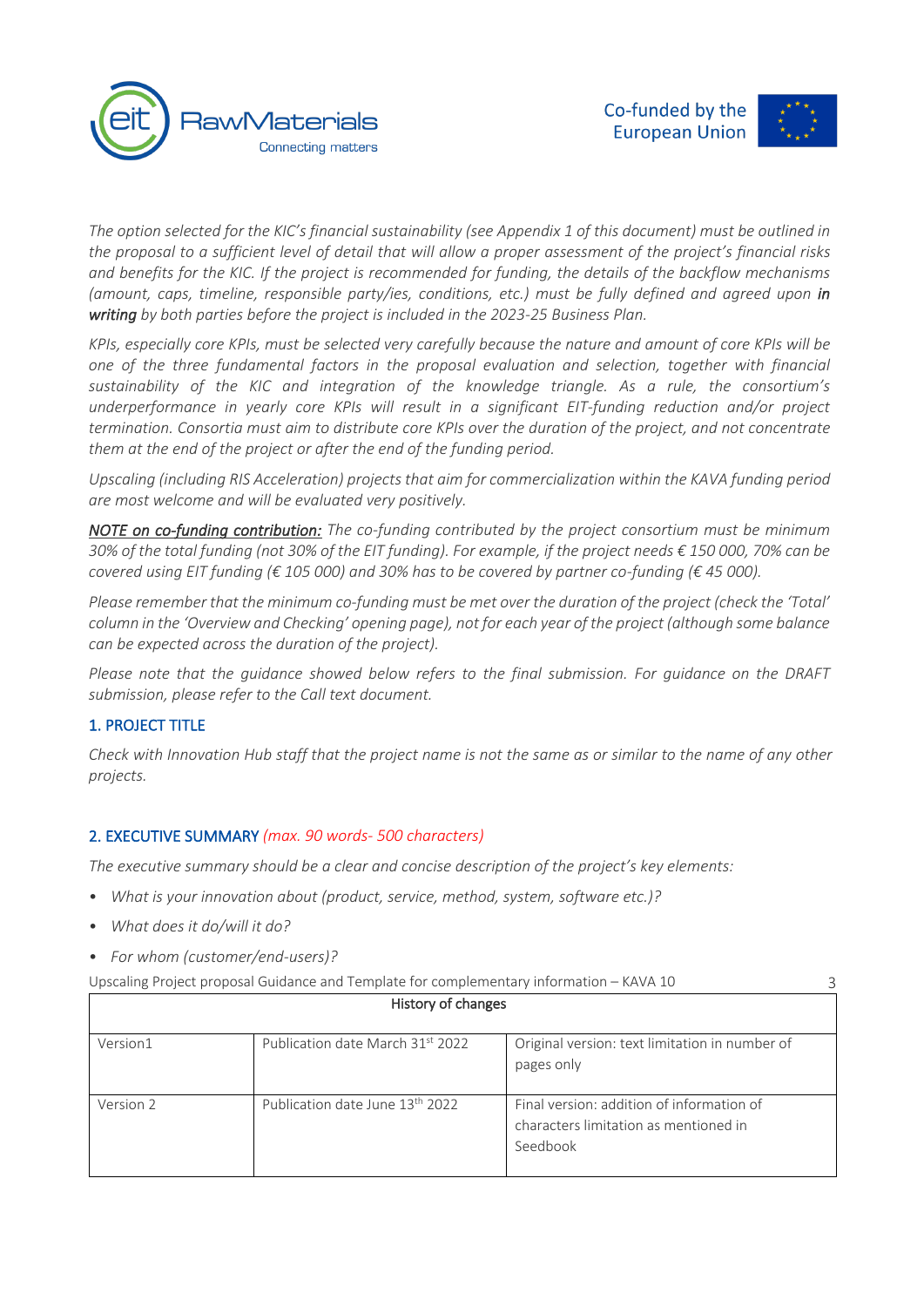



- *What will be the expected benefits for them?*
- *What is the problem that it solves and how big is that problem?*
- *What do you have, combined across the consortium (IP, know-how, trade secret)?*
- *What is the development plan (short description of what the project is going to deliver, what outcomes and major milestones) for each year?*
- *What is to be expected at and after the end of the funding period (e.g., who will lead the commercialisation, Go-to-market-strategy)?*

*This text may be used as part of the Business Plan, or for presentations and other materials, and should therefore be formulated as a business pitch.*

# 3. POPULAR PROJECT DESCRIPTION (½ page- 1500 characters)

*Describe the project as it could be communicated to an external stakeholder. This information will be uploaded in the EIT RawMaterials website.*

#### 4. PROJECT DESCRIPTION

4.1 Background of the project (max. 1/2 page- 2500 characters)

*Explain where the idea originates from (past projects) and provide sufficient information to convince the evaluators that it has already reached TRL 5.*

*Explain its importance for the KIC and the RM sector (e.g., a particular raw materials challenge; the continuation or elaboration of a previous KAVA project and its results; complement to an existing KAVA project or non-KIC project, etc.).*

*Justify how the project will differ from existing projects (not just KAVA projects but also other existing programmes outside the KIC).* 

*If the project is a continuation of a previous KAVA project, detail the outcomes/impact of the pilot project and explain how the new project will build on this, taking the results of the pilot into account and clearly showing which content is new and which is not.*

4.2 Project objective and scope (max. 1 page-3000 characters)

|           | Upscaling Project proposal Guidance and Template for complementary information - KAVA 10 |                                                                                                | 4 |
|-----------|------------------------------------------------------------------------------------------|------------------------------------------------------------------------------------------------|---|
|           | History of changes                                                                       |                                                                                                |   |
| Version1  | Publication date March 31st 2022                                                         | Original version: text limitation in number of<br>pages only                                   |   |
| Version 2 | Publication date June 13th 2022                                                          | Final version: addition of information of<br>characters limitation as mentioned in<br>Seedbook |   |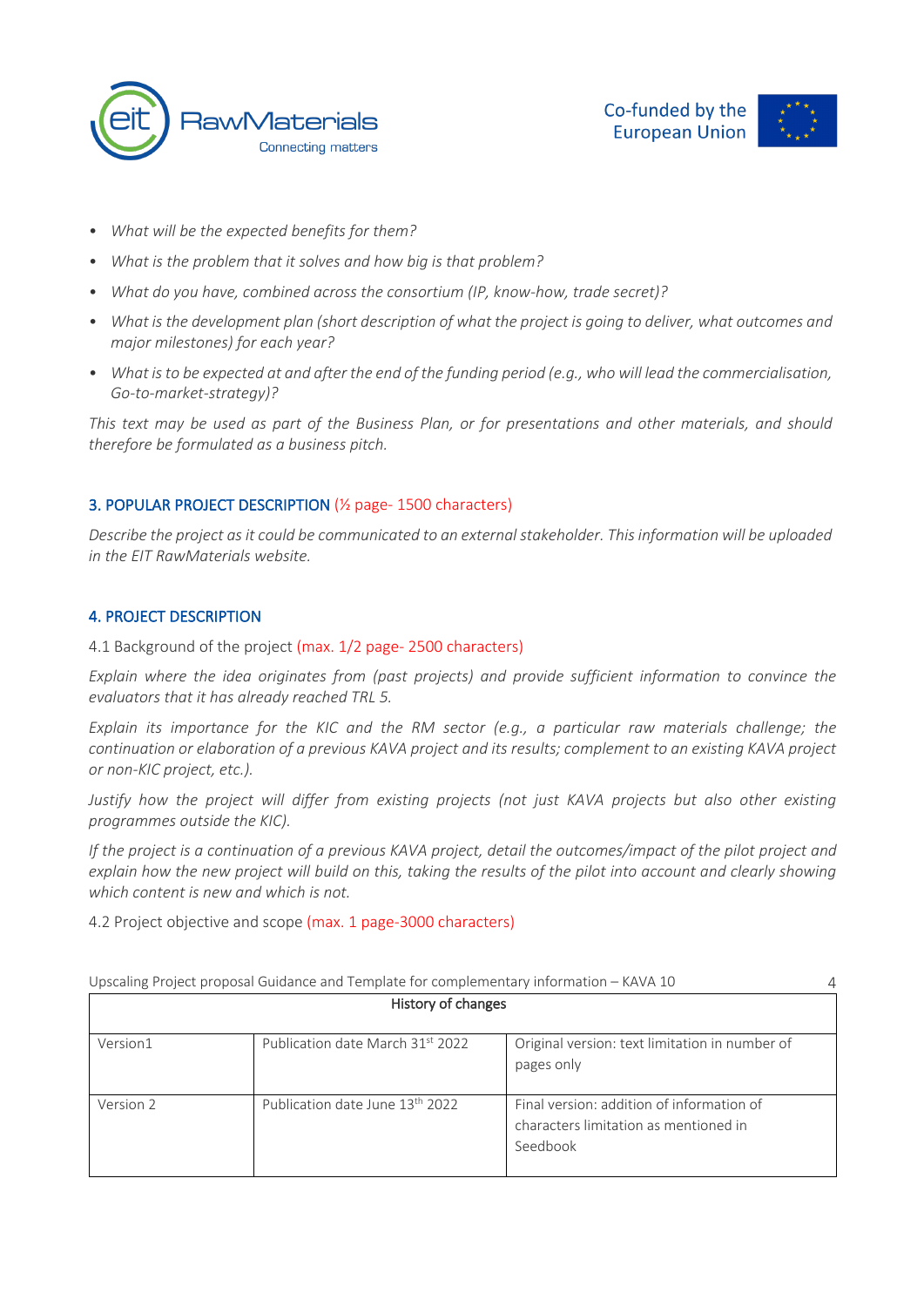



5

*Explain what the project intends to achieve, its objectives and scope (e.g., by using SMART metrics – Simple, Measurable, Achievable, Realistic, Time-bound).* 

*Explain the customer/user needs and justify how these needs have been investigated and will be validated. Describe the targeted project output (product/service/process) and its specific characteristics (in terms of cost, performance, efficiency, safety, environmental impact, lifetime, etc.). Describe how the proposed solution will contribute to solving the problem. Clearly state what TRL level will be reached at the end of the project and when exactly this will be reached. Provide sufficient information to convince the evaluators that the stated TRL level will be achieved. Explain what remains to be done additionally to bring the solution to commercialisation and/or industrial implementation, and the timeline for this.* 

*Explain how the project will complement existing initiatives, in what form educational aspects will be included and how it will contribute to the achievement of the KIC targets. Specify the geographical coverage, both from an offering side (where will the product/service be offered) and from an end-customer side (who will be able to benefit from it). The consortium is encouraged to address RIS countries.*

4.3 Alignment with the strategy of EIT RawMaterials (max. 3 pages-9000 characters)

*Please check the 'Preamble'. This section is mandatory for all types of projects. The following information should be provided, with each point addressed under a separate heading:*

- *1. Strategy. The consortium must explain how the project is aligned with the overall strategy of EIT RawMaterials as outlined in our Strategic Agenda 2021-27*
- *2. Financial Sustainability. The consortium must 1) state which backflow option has been selected (please refer to Appendix 1, Section 2), 2) provide a summary of this option (including expected value (in €), timeline and mechanisms) and 3) outline how the project will contribute to the financial sustainability of the KIC.*
- *3. Core KPIs. The proposal must address core KPIs. Please provide here a brief summary of core KPIs to be achieved during the project (list KPI codes, numbers and timeline).*
- *4. Start-ups. The creation of start-ups from all types of projects is a key objective of the knowledge triangle integration (documented via EITN04 for Upscaling projects). Consortia must clearly state if and how many start-ups will be created, and provide the relevant details.*
- 4.6 Market analysis (max. 4 pages-12000 characters)

*Please check the 'Preamble'. This section is mandatory for Upscaling, RIS Acceleration and Lifelong Learning Education projects. The following information should be provided, with each point addressed under a separate heading:*

| History of changes |                                  |                                                                                                |
|--------------------|----------------------------------|------------------------------------------------------------------------------------------------|
| Version1           | Publication date March 31st 2022 | Original version: text limitation in number of<br>pages only                                   |
| Version 2          | Publication date June 13th 2022  | Final version: addition of information of<br>characters limitation as mentioned in<br>Seedbook |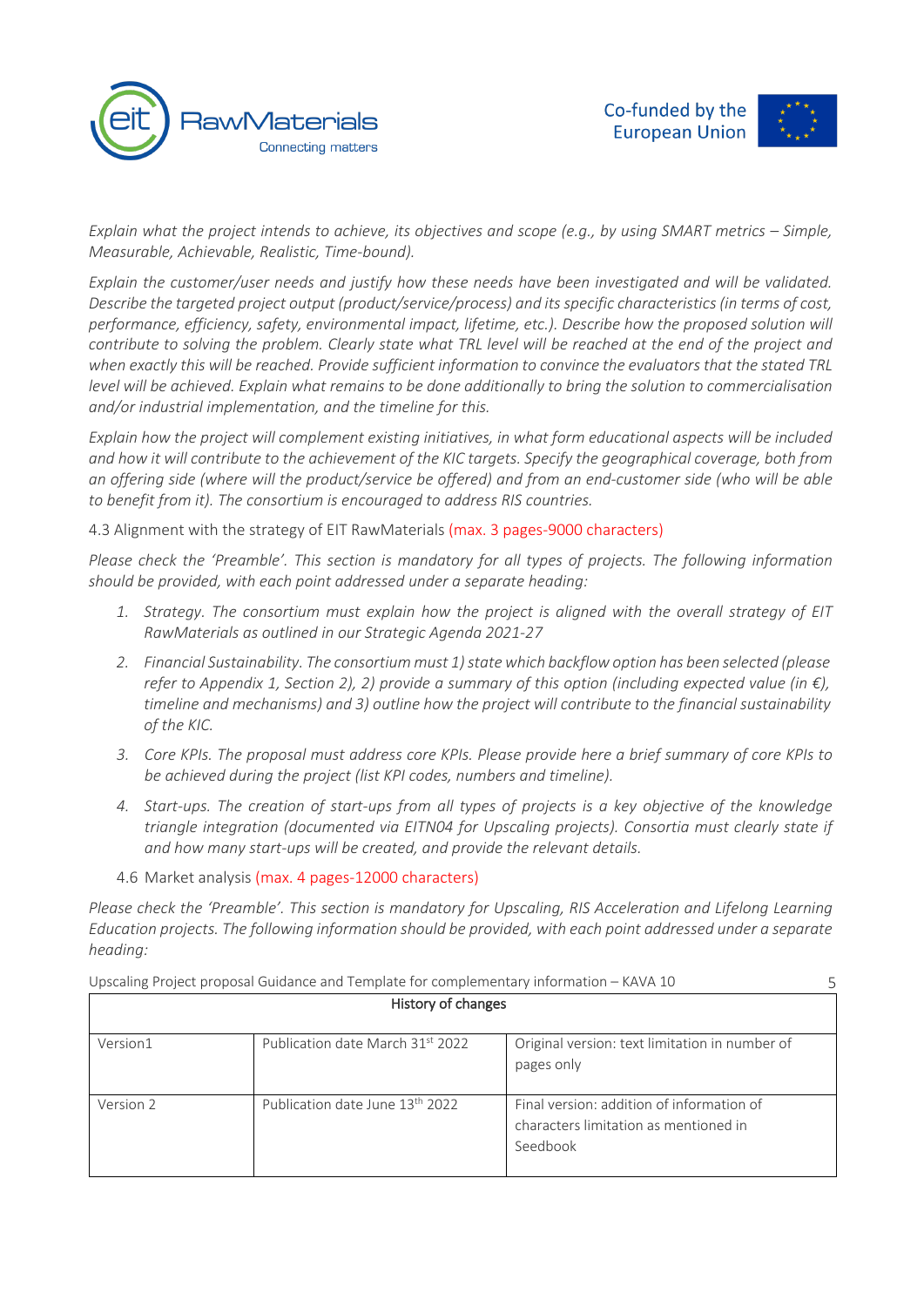



- *1. Market analysis. Preliminary, but convincing, market analysis. Graphs and figures related to market analysis can be uploaded in the 'Drawings and Schemes' section.*
- *2. IP. There must be a clear statement on who (which entity/ies) will own the results of activities undertaken in the KAVA.*
- *3. Products. The proposal must clearly state which products and/or services will be brought to the market, how, by whom (which entity/ies) and by when.*
- 4.7 Technical feasibility and IP (1 page- 3000 characters)

*Describe the underlying technology for developing the proposed solution. Provide a brief description of the*  background IP (list only the main IP assets, and explain why they are important for the success of the project). *Justify the TRL level (minimum 5) at the beginning of the project. Justify the technical feasibility of what you intend to develop.* 

*Describe the areas where you expect that IP will be created and how you intend to protect such IP. Explain in which industrial process and by which partner the IP will be used. Explain the general principles that will be used to manage IP rights among the partners of the consortium.*

4.6 Preliminary business opportunity assessment and innovativeness (2 pages-6000 characters)

*This section provides a clear and quantitative description of the real market demand and the specific market segment that the solution is targeting. The questions to be answered are: who is interested in buying the proposed solution; how large is the targeted market; and how is this expected to evolve?* 

*Together with the market demand, this section elaborates on the customer value and the competitive advantage of the proposed solution. The questions to be answered are: why would a customer be attracted from the proposed solution and not the one offered from the competition to fulfil its needs; and who are the competitors and what are they offering?* 

In this section the project consortium should provide a description of how, during and after the funding period, *the proposed solution will evolve form a starting TRL 5 to a TRL 9; define each TRL within the context of the project and how the consortium activities will contribute to the development from a TRL to the next.*

*The project consortium should also clarify the business model envisaged (product, service, licensing, etc.) and the revenue model. The questions to be answered are: how is the revenue going to be generated; and what is the commercial channel that will be used for commercialisation? If the commercialization partner is already within the consortium, this partner should be responsible for the coordination of Work Package 0. It is expected that the partner responsible for the coordination of this WP has a thorough understanding of the targeted* 

|           | Upscaling Project proposal Guidance and Template for complementary information - KAVA 10 |                                                                                                |  |
|-----------|------------------------------------------------------------------------------------------|------------------------------------------------------------------------------------------------|--|
|           | History of changes                                                                       |                                                                                                |  |
| Version1  | Publication date March 31st 2022                                                         | Original version: text limitation in number of<br>pages only                                   |  |
| Version 2 | Publication date June 13 <sup>th</sup> 2022                                              | Final version: addition of information of<br>characters limitation as mentioned in<br>Seedbook |  |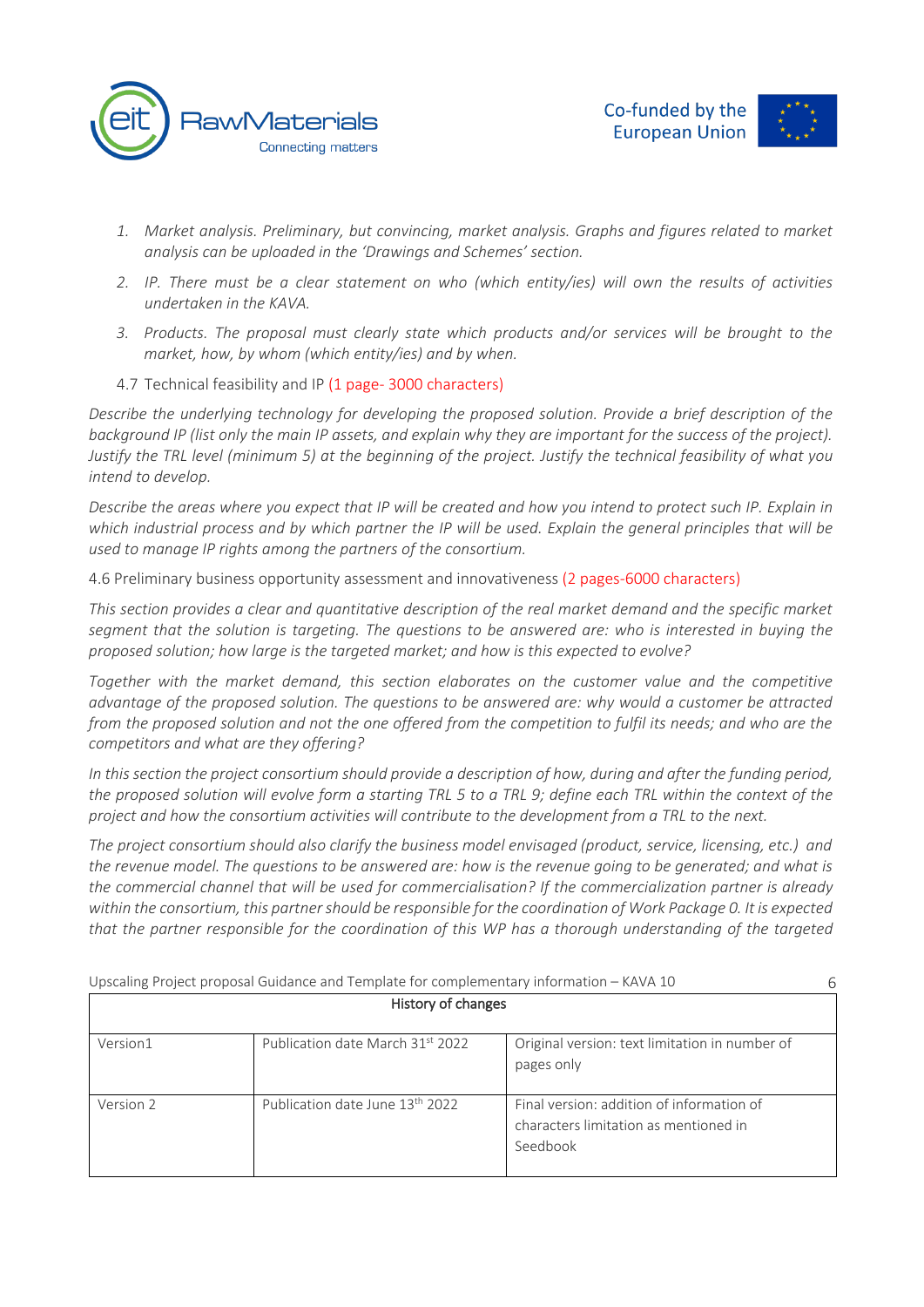



*market and of the technology being developed, including a deep knowledge of the related value chain (suppliers, distributors, etc.).*

4.7 Impact and benefits (½ page- 1500 characters)

*Describe how the project will contribute to the overall impact of the KIC. Describe also what benefits will be provided to other partners outside of the consortium and to the KIC community at large, particularly in the relevant themes and/or focus markets of the KIC. Specify to which extent the project could have indirect benefits for other materials/themes/markets/ users/partners.*

# 5. PROJECT IMPLEMENTATION PLAN

*This section must include, under 'Work Plan (first year)' and 'Work Plan (subsequent years)' a clear description of the consortium, work plans, risk analysis and budget.*

5.1 Consortium

*Provide a clear description of the expertise of each partner and describe the complementarity between*  partners, as well as identify the commercialisation or implementation partner(s). Justify the selection of the *lead partner. Describe how the various partners provide access to the relevant resources and cover the relevant steps along the value chain, as required to produce and deliver the solution to the targeted customers/users. In particular, demonstrate strong involvement of relevant industrial partner(s) as required to ensure commercialisation/valorisation of the developed solution on a broad geographical scope.* 

*Provide a clear description of the specific role of each partner in the project/WPs. Describe the project coordination mechanisms and governance structure that will be implemented. Include a plan of action for the event that a partner unexpectedly withdraws from the project.*

*The KIC aims to expand the reach of its community. Therefore, consortia involving partners from or with an impact on the ESEE/RIS regions are encouraged.*

5.2 and 5.3 Work plan (first year and subsequent years)

*In addition to the 1) project management and 2) dissemination and communication plan work packages, all proposal must include a 'Go-to-market strategy' work package as WP0. The proposal must include a detailed, structured, step-by-step project plan broken down into design and implementation phases, with the rationale behind each step* ex*plained. A detailed description of partners' roles in each work package and task should be included to add clarity to the project implementation description.*

|           | Upscaling Project proposal Guidance and Template for complementary information - KAVA 10 |                                                                                                |  |
|-----------|------------------------------------------------------------------------------------------|------------------------------------------------------------------------------------------------|--|
|           | History of changes                                                                       |                                                                                                |  |
| Version1  | Publication date March 31st 2022                                                         | Original version: text limitation in number of<br>pages only                                   |  |
| Version 2 | Publication date June 13 <sup>th</sup> 2022                                              | Final version: addition of information of<br>characters limitation as mentioned in<br>Seedbook |  |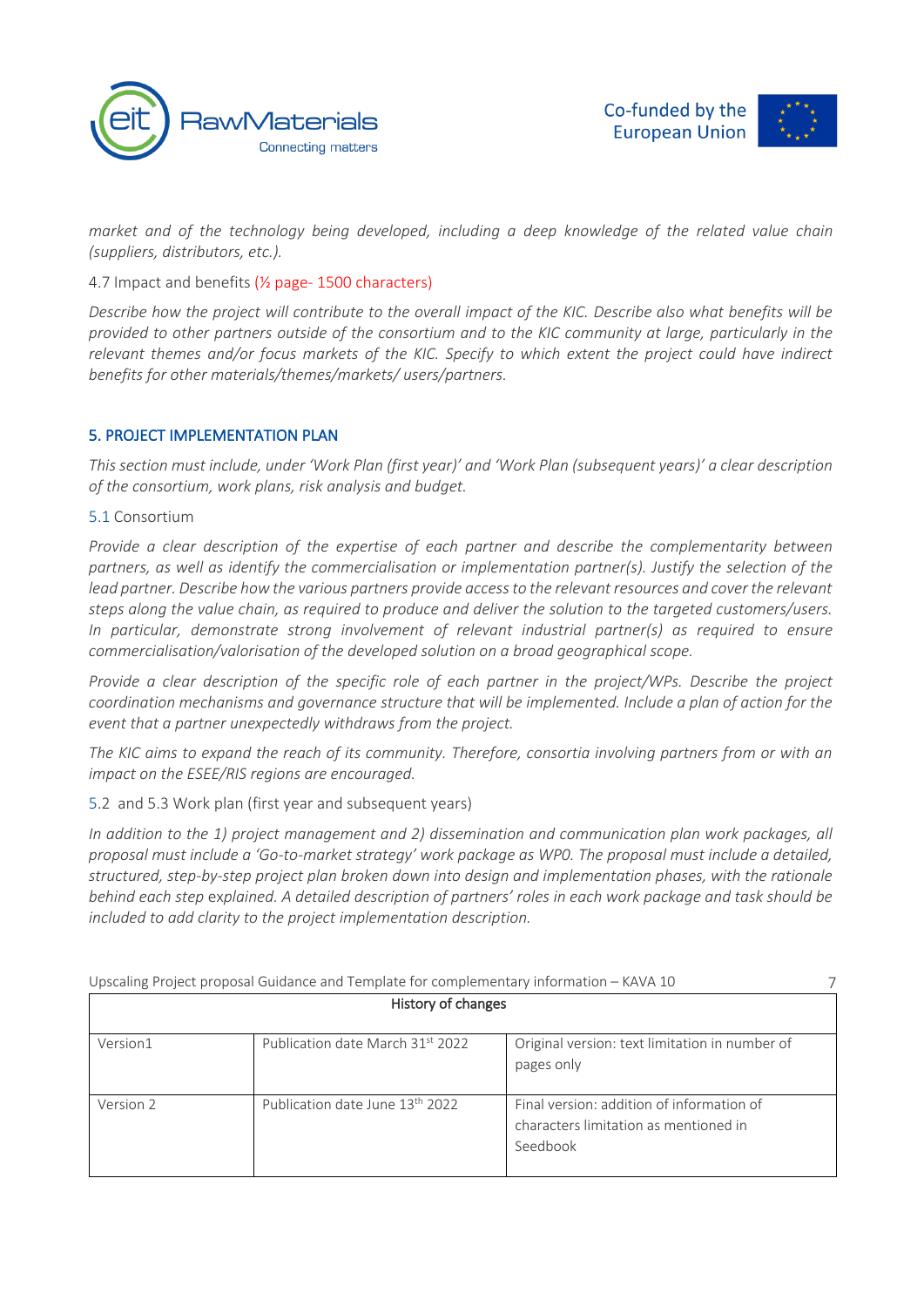



*Milestones, outputs and deliverables must be provided for each work package. Briefly define and explain the aims, objectives and deliverables, and how these deliverables will help achieve the project aims and objectives.*

# *WP0 – Go-to-market strategy*

*Upscaling projects are innovation projects based on validated technologies (TRL5) that need additional steps for demonstration or implementation and must aim at market introduction and/or a commercial use within three years after the end of the project. In every upscaling project the project team needs to have a clear focus on customer needs, value proposition, market analysis, IP strategy, competitors landscape, as well as a pathway for implementation and commercialisation of the innovation being developed. All these factors must be included in a Go-To-Market (GTM) Strategy work package.*

*The Business Developer(s) appointed by the KIC in each Innovation Hub are available to support consortium partners with the planning of this WP0. Additional information can be found in the document 'Go-to-market strategy for upscaling projects - Process and guidance'.*

*All projects must nominate an entity that will be responsible for commercializing the products/services generated by the project. Please check Appendix 2 of this document for options on the selection of this entity.* 

# *WPn (e.g., WP1) - Project Management*

*All projects should include a WP dedicated to project management, which must include a detailed risk and mitigation plan, to be evaluated frequently and based on: indicated risks in section 5.4, dependencies /expectations between the different work packages and emerging risks as a result of changing circumstances (during the project). Please check the document 'EIT RawMaterials Project Management guidance' for further advice.*

#### *WPn+1 (e.g., WP2) – Dissemination and Communication Plan*

*All projects must include a WP dedicated to communication and dissemination (including interactions/reporting to the KIC and the EIT, etc.). Please refer to the document 'EIT RawMaterials communication and dissemination guidance' for further advice. All publicity materials and platforms must comply with the EIT Branding Guidelines available in the InfoCenter (infocenter.eitrawmaterials.eu – check 'Guidance for Partners' – 'Files' – 'Communications and Branding').*

#### *Other WPs*

*Other WPs should be defined by the consortium to cover all the relevant technical and non-technical aspects of the project (e.g., marketing, finance, IP, regulatory, stakeholder management, educational aspects, etc.).*

|           | Upscaling Project proposal Guidance and Template for complementary information - KAVA 10 |                                                                                                |
|-----------|------------------------------------------------------------------------------------------|------------------------------------------------------------------------------------------------|
|           | History of changes                                                                       |                                                                                                |
| Version1  | Publication date March 31st 2022                                                         | Original version: text limitation in number of<br>pages only                                   |
| Version 2 | Publication date June 13 <sup>th</sup> 2022                                              | Final version: addition of information of<br>characters limitation as mentioned in<br>Seedbook |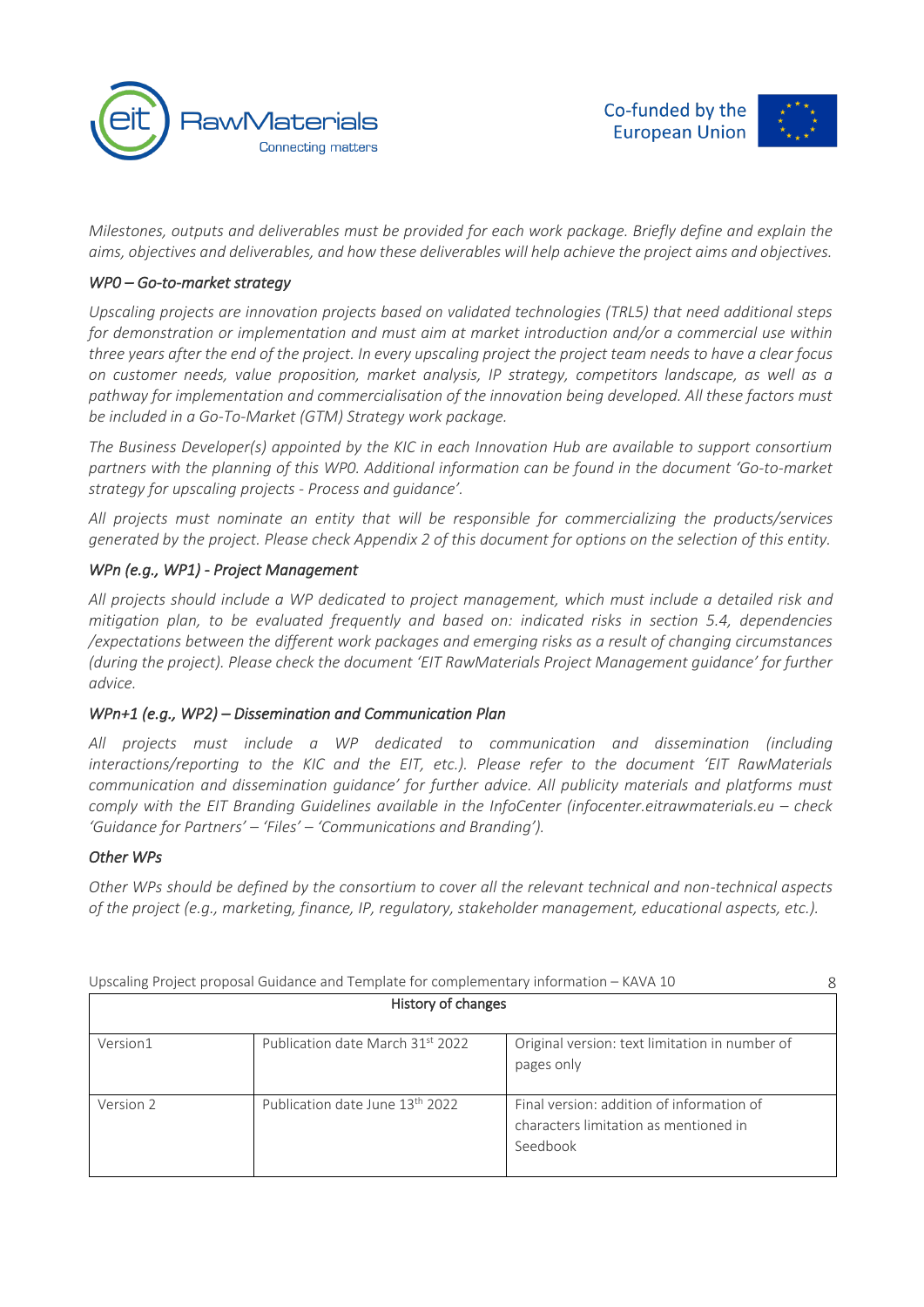



# 5.4. Risk analysis *(½ page)*

*Identify key risk factors (with regards to technology, market, finance, regulatory, stakeholders, management etc.), their likelihood (low/medium/high), criticality and describe planned anticipation/mitigation measures.*

*Definition of critical risk: a critical risk is a plausible event or issue that could have a high adverse impact on the ability of the project to achieve its objectives.*

*Level of likelihood to occur: low/medium/high.*

*The likelihood is the estimated probability that the risk will materialise even after taking into account the mitigating measures put in place.*

#### 5.5 Budget

*Please provide justification of the budget allocations and demonstrate their link to the elements of the proposed project, i.e., distribution between partners, FTE, education and dissemination measures, etc. Indicate whether the project will provide non-financial 'value for money' to the KIC, e.g., in the form of free support to other KAVA activities (e.g., education, entrepreneurship support services), to KIC customers (e.g., students, SMEs) or other stakeholders (e.g., public authorities, NGOs, etc.).*

*It is preferable that the bulk of the funding should not be used for management costs or indirect costs such as travel expenses, but for the direct development and delivery of the programme.*

*It is crucial to explain and justify the budget plan in detail. Consistency between the budget plan and the project activities is an important evaluation criterion (see Sections 2.4 and 2.5 of the KAVA Call texts – Evaluation grid).*

*If the project builds on and overlaps with a currently running KAVA project, EIT RawMaterials may recommend that the budgets be merged in the event that the proposal is successful. Please take this into account and ensure that there are no duplications in budget where there are overlaps, as projects cannot receive double funding in the same business plan year.*

#### 6. FINANCIAL BACKFLOW TO EIT RAWMATERIALS

*Please provide a brief summary of the total expected financial backflow to the KIC (see Appendix 1, Section 2 of this document) that will be generated by this project in the 'Returns* [€]*' box. Please enter the amount in €. A summary of the mechanisms, timeline, selected 'Financial sustainability option' (see Appendix 1, Section 2 of this document) should be reported in the 'Explanation' box. Note that this section should be a summary of (and must be consistent with) the information provided in the 'Alignment with the strategy of EIT RawMaterials' section.*

Upscaling Project proposal Guidance and Template for complementary information – KAVA 10 History of changes Version1 Publication date March 31<sup>st</sup> 2022 | Original version: text limitation in number of pages only Version 2 Publication date June 13<sup>th</sup> 2022 Final version: addition of information of characters limitation as mentioned in Seedbook  $\Omega$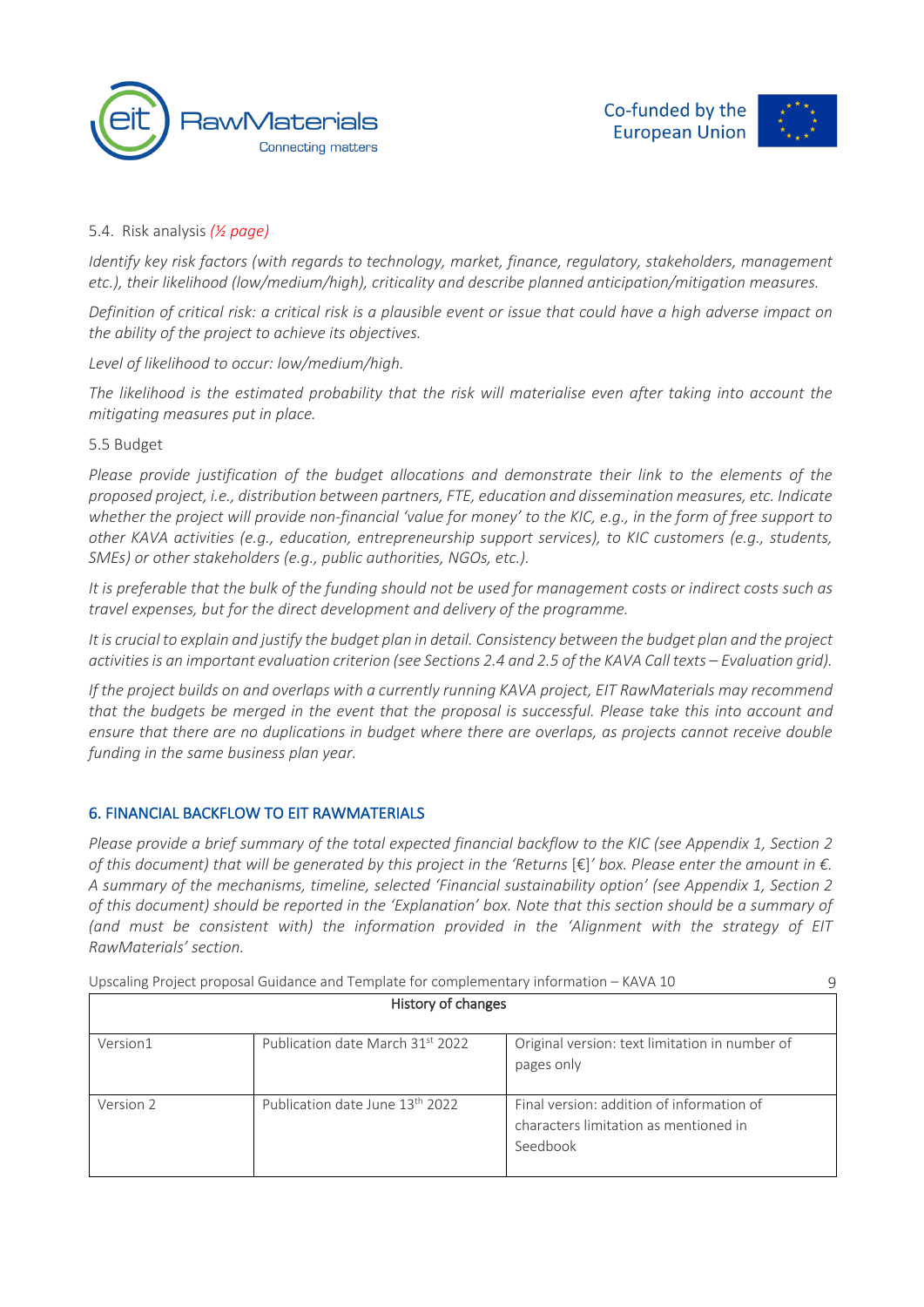



# *Checklist*

#### *Strategic Importance*

- *The proposal is in line with the EIT RawMaterials Strategic Agenda*
- *The proposal contributes to the mission and goals of EIT RawMaterials and will generate impact for the KIC*
- *The proposal will achieve significant core and impact KPIs*
- *The proposal will generate significant financial backflow for the KIC*
- *The proposed solution is innovative*
- *There is convincing evidence that the innovation is currently at TRL 5 (or above)*
- *There is convincing evidence that TRL 7 (or above) will be reached by the end of the project*
- *The proposal contributes to building and expanding the reach of the KIC community through an effective and comprehensive communication and dissemination plan*
- *There is clear benefit to the partnership beyond the Consortium*
- *The innovation aims at exploring new market opportunities*
- *The proposal provides a realistic description of the current stage of development and added value of its innovation as well as an understanding of the competing solutions*
- *The expected performances of the innovation are convincing and have the potential to be relevant from a commercial point of view (Value for money). It is potentially better than alternatives*
- *The innovation/solution has a clear European/global dimension both with respect to commercialisation and with respect to competitor/competition evaluation*
- *The Communication and Dissemination work package is well-described and appropriate to achieve maximum impact*

#### *Business potential*

|           | Upscaling Project proposal Guidance and Template for complementary information - KAVA 10 |                                                                                                | 10 |
|-----------|------------------------------------------------------------------------------------------|------------------------------------------------------------------------------------------------|----|
|           | History of changes                                                                       |                                                                                                |    |
| Version1  | Publication date March 31st 2022                                                         | Original version: text limitation in number of<br>pages only                                   |    |
| Version 2 | Publication date June 13 <sup>th</sup> 2022                                              | Final version: addition of information of<br>characters limitation as mentioned in<br>Seedbook |    |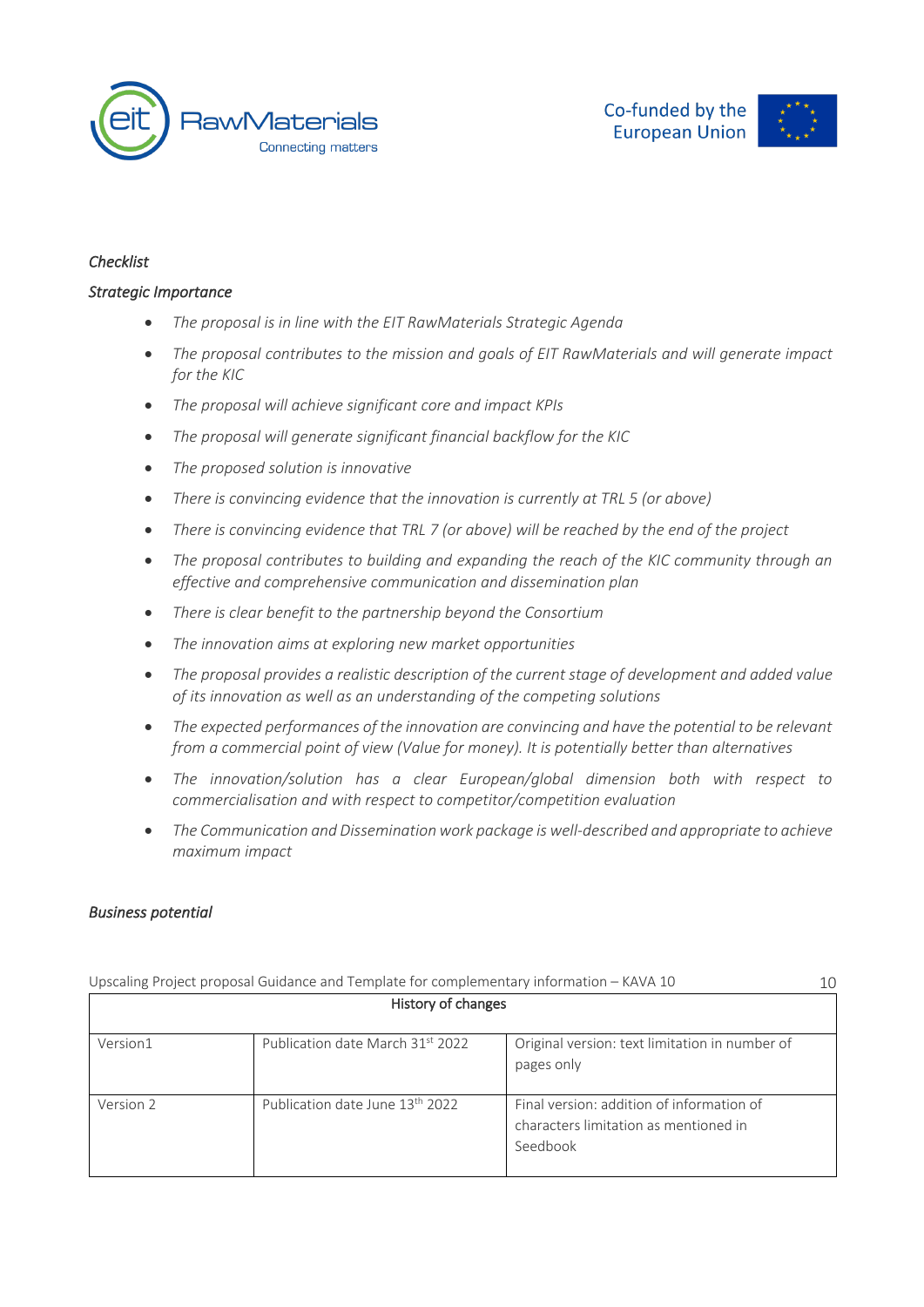



- *The proposal provides a comprehensive description of current market conditions relevant to the project*
- *The proposal includes comparison with state-of-the-art, known commercial solutions, including costs, environmental benefits, gender dimension, ease-of-use and other features*
- *The approach and activities to be developed are consistent with the expected impact of the project*
- *The proposal reflects a very good understanding of risks and opportunities related to a successful market introduction of the innovation, from a technical and a commercial viewpoint*
- *The proposal clearly states who, how and when the innovation will be commercialized*
- *The proposal indicates in a convincing way that there will be demand/market (willing to pay) for the innovation when the product /solution is introduced into the market*
- *The targeted users or user groups of the final product/application, and their needs, are well described and the proposal provides a realistic description of why the identified groups will have an interest in using/buying the product/application, compared to current solutions available*
- *The proposal describes in a realistic and relevant way how the innovation has the potential to boost the growth of the applying partners*
- *The proposal demonstrates understanding of the financial and organisational requirements for commercial exploitation. The initial commercialisation plan is outlined and explains how will be further developed (in-house development, licensing strategy, etc.)*
- *The proposal describes the mechanism and timeline of backflow to the KIC, and provides the total expected financial backflow revenues.*
- *The proposal includes a realistic and relevant description of status and strategy of knowledge protection, the need of 'freedom to operate analysis', and current IPR situation, which could include a plan for obtaining this information. If relevant, potential regulatory requirements are also addressed*

#### *Quality of the consortium*

• *The proposal demonstrates that the project has the relevant resources (personal, facilities, networks, etc.) to develop its activities in the most suitable conditions*

|           | Upscaling Project proposal Guidance and Template for complementary information - KAVA 10 |                                                                                                | 11 |
|-----------|------------------------------------------------------------------------------------------|------------------------------------------------------------------------------------------------|----|
|           | History of changes                                                                       |                                                                                                |    |
| Version1  | Publication date March 31st 2022                                                         | Original version: text limitation in number of<br>pages only                                   |    |
| Version 2 | Publication date June 13 <sup>th</sup> 2022                                              | Final version: addition of information of<br>characters limitation as mentioned in<br>Seedbook |    |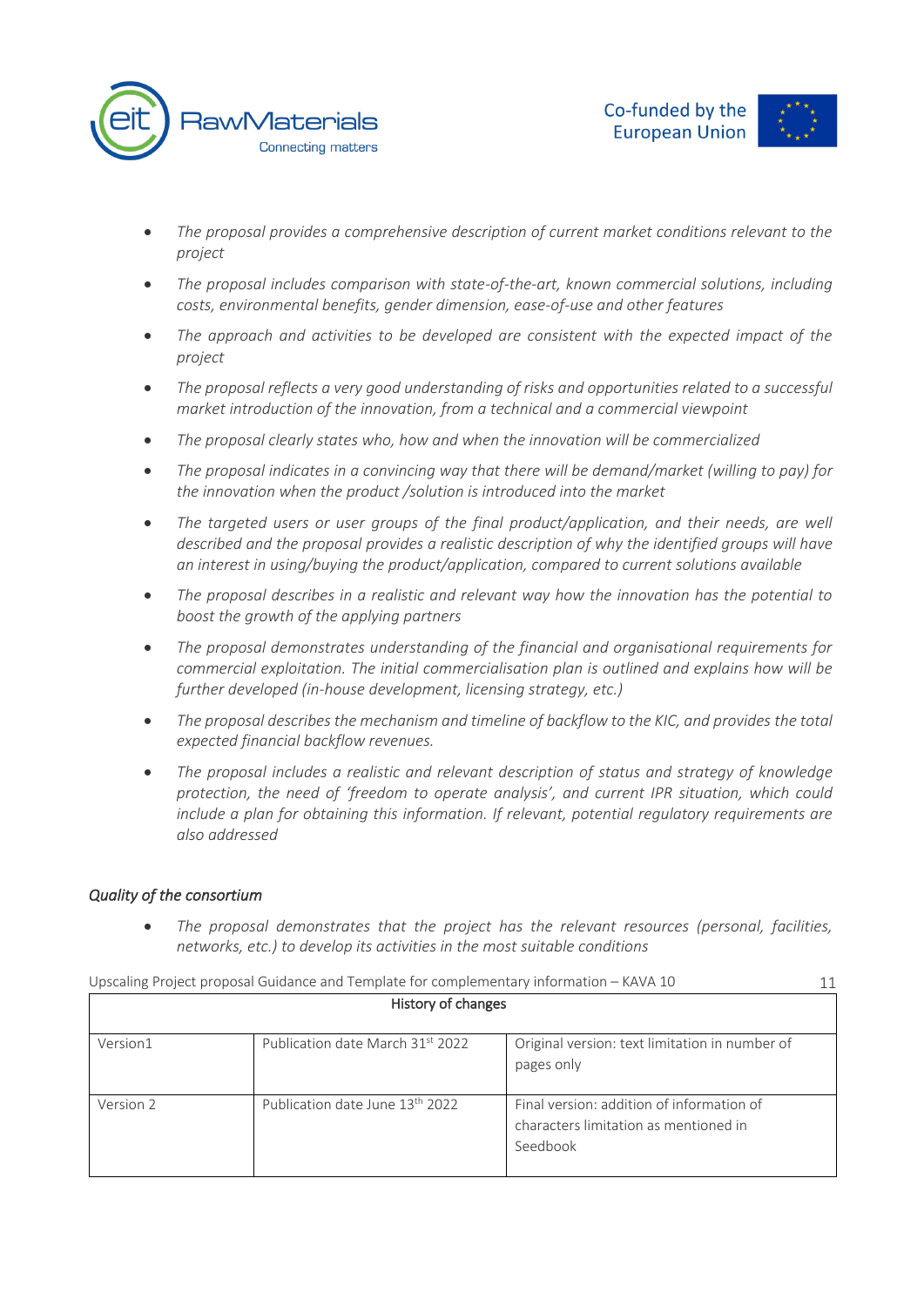



- *The roles of partners and subcontractors are described in a realistic way and partners have adequate resources in the project to fulfil such roles*
- *The team has relevant technical/scientific knowledge/management experience, including a good understanding of the relevant market aspects for the particular innovation. If relevant the proposal includes a plan to acquire missing competences*
- *The industrial/commercial involvement in the project ensures exploitation of the results or will help to achieve the specific measures which are proposed for exploitation of the results of the project*

# *Quality of the project definition*

• *Taking the project's ambition and objectives into account, the proposal includes a realistic time frame and a comprehensive description of work packages*

#### *Financial viability*

• *The proposal demonstrates that the allocation of financial resources corresponds to the project's ambition and the roles of the partners*

|           | Upscaling Project proposal Guidance and Template for complementary information - KAVA 10 |                                                                                                | 12 |
|-----------|------------------------------------------------------------------------------------------|------------------------------------------------------------------------------------------------|----|
|           | History of changes                                                                       |                                                                                                |    |
| Version1  | Publication date March 31st 2022                                                         | Original version: text limitation in number of<br>pages only                                   |    |
| Version 2 | Publication date June 13 <sup>th</sup> 2022                                              | Final version: addition of information of<br>characters limitation as mentioned in<br>Seedbook |    |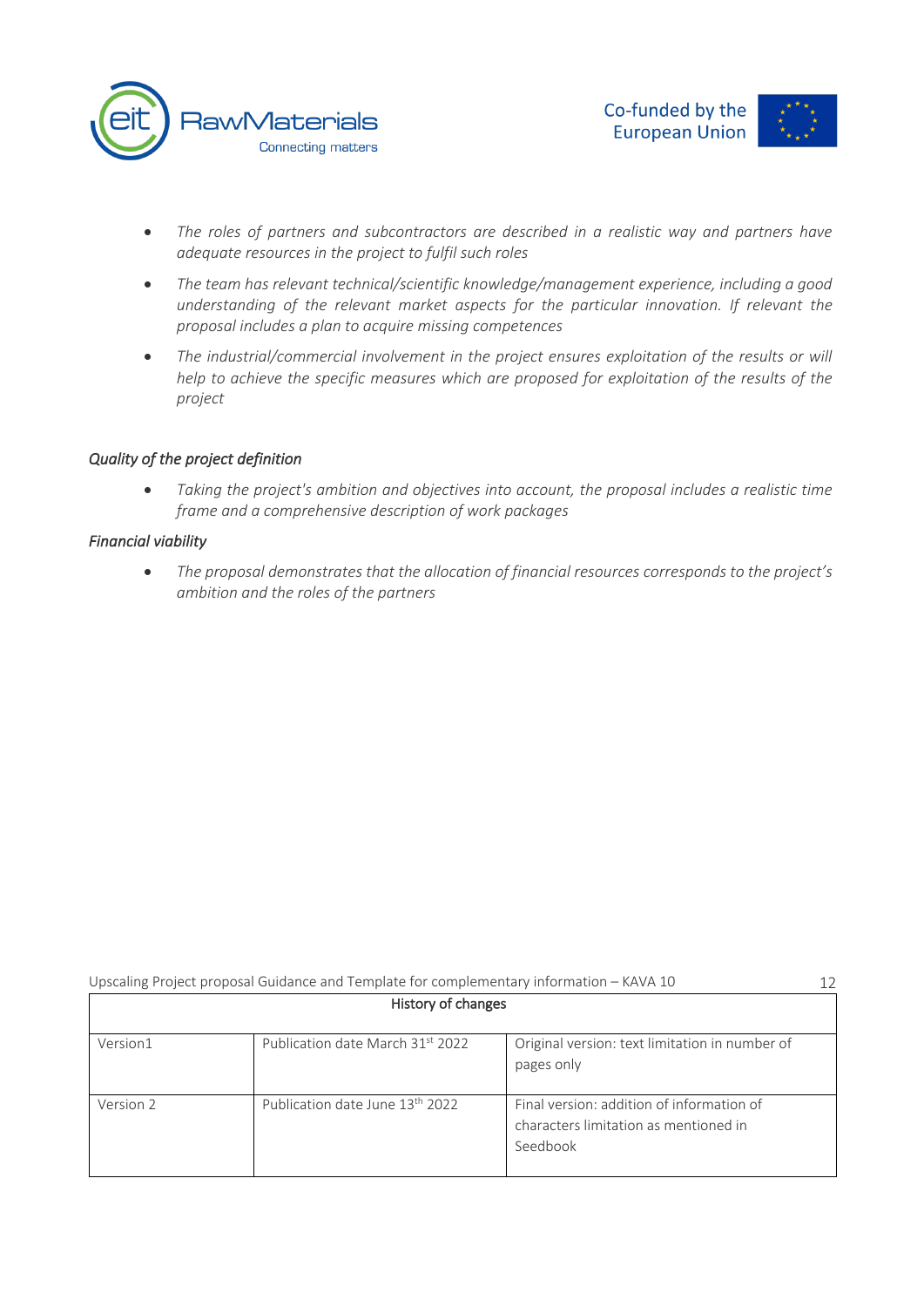



# Appendix 1.

# Partner contribution guidelines

*These guidelines describe the partner contributions for up-scaling (and RIS Acceleration) project proposals for KAVA Call 9. They are designed to comply with EIT's requirement to achieve financial sustainability and to secure a co-funding rate of at least 30% in the innovation (up-scaling) pillar. There are three types of partner contributions: co-funding and options for financial sustainability.*

# *1. Co-funding*

*Co-funding at EIT RawMaterials includes:*

*Organisational co-funding: an annual membership fee that partners pay to EIT RawMaterials e.V. This type of*  co-funding is used by the KIC to fund KAVAs and administrative activities of the association and its operational *entities to address the purposes outlined in the Articles of Association (AoA). Co-funding is regularly used to cofinance Education KAVAs or annual partner events such as the General Assembly. This type of co-funding is however not used to co-finance up-scaling projects due to their commercial nature and purpose.*

*Project co-funding: brought in by KIC partners to implement a KAVA in addition to EIT funding. It is contributed in-kind to the relevant project. The co-funding contributed by the project consortium must be at least 30% of the total funding (not 30% of the EIT funding).*

# *2. Financial Sustainability*

*A payback of at least the full amount of the grant received is mandatory if the project has been exploited and commercialised successfully. The following considerations apply to this option and must be discussed with the proposal's nominated Project Officer:*

- *Success must be clearly defined – e.g. successful placement of the product or process on the market, indicated through revenues generated (EIT Core KPI), successful sale of a license for a patent/IP created from the project, successful creation of a new entity generating the first revenue, etc.*
- *The payback model must be clearly defined – e.g. payback of X% of invested funding, cap, royalties, etc.*
- *Caps must be clearly defined –e.g. success (revenues, sales), sales until X% of EIT funding is paid back, etc. taking in to account that – in a revenue sharing model the backflow will be capped to 100% of the EIT grant plus a project-specific, risk-related mark-up to be defined for each individual case*

|           | Upscaling Project proposal Guidance and Template for complementary information - KAVA 10<br>History of changes |                                                                                                | 13 |
|-----------|----------------------------------------------------------------------------------------------------------------|------------------------------------------------------------------------------------------------|----|
|           |                                                                                                                |                                                                                                |    |
| Version1  | Publication date March 31st 2022                                                                               | Original version: text limitation in number of<br>pages only                                   |    |
| Version 2 | Publication date June 13 <sup>th</sup> 2022                                                                    | Final version: addition of information of<br>characters limitation as mentioned in<br>Seedbook |    |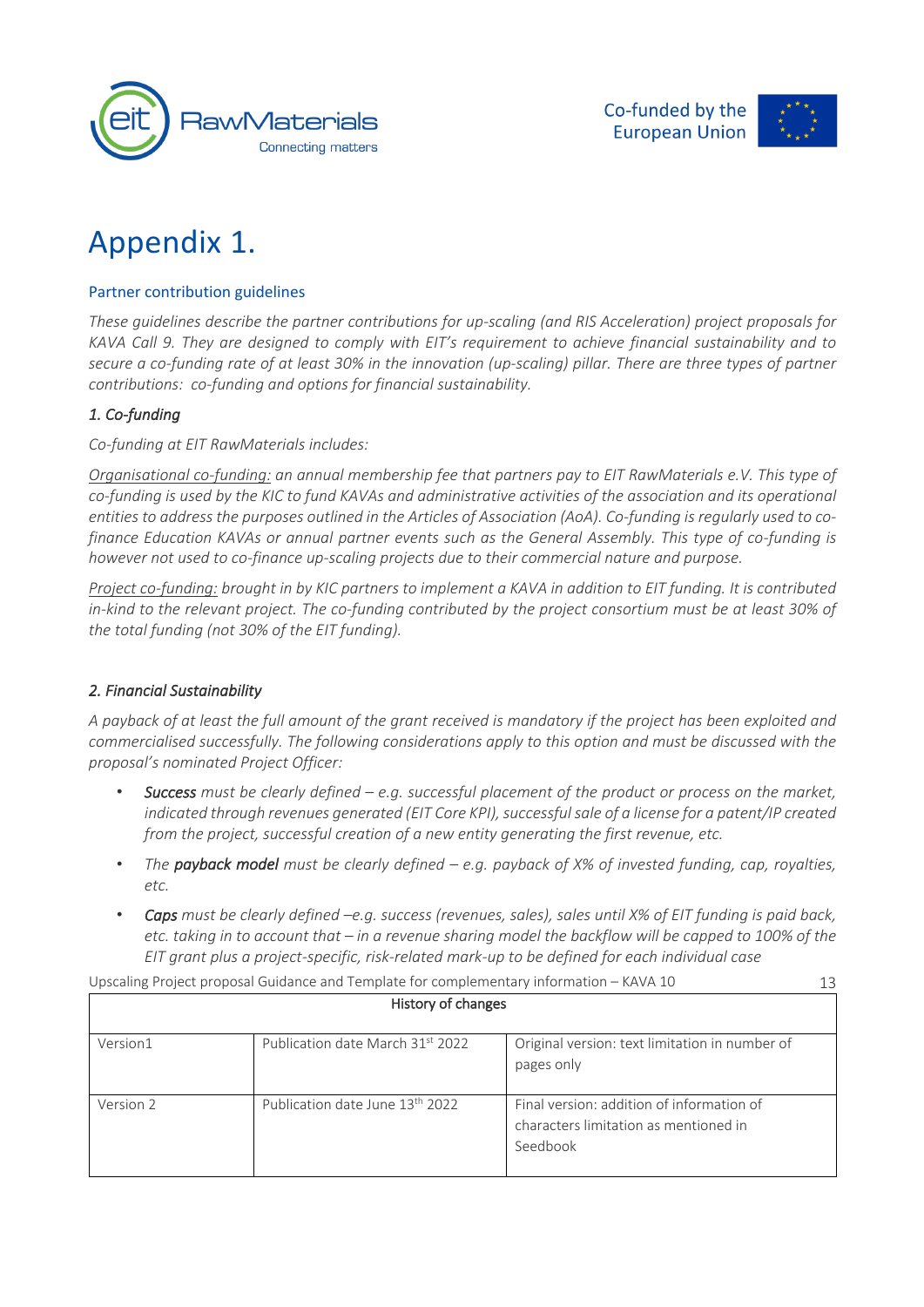



The consortium shall remain open to enter into negotiations with EIT RawMaterials to co-invest into a project spin-off at later stage. Under certain circonstances, the project backflow could be reinvested into this venture

# Appendix 2.

# Selection of commercialization entity

*All projects must nominate an entity that will be responsible for commercializing the products/processes/systems/services generated by the project. This entity should be a business partner (multinational, SME, mature start-up, other entity) that will participate since the beginning of the project as the WP0 leader and follow closely the technological development of the project. This entity will also make sure that the technology fits the market needs, and execute the commercialisation of the product/processes/systems/services to the market. Alternatively, commercialization of the products/services can be carried out by a spin-off created as a result of the project outcome.*

# Appendix 3.

# Selection of an LCA entity

*Proposals claiming to achieve any positive environmental impact, such as resource and energy savings, waste reduction, waste valorization, emissions reduction, etc., must include a Work Package on the assessment of*  the environmental impacts of the developed products or processes using LCA (Life Cycle Assessment) *methodologies. In this case, consortia must nominate an entity that will be responsible for carrying out the relevant LCA. This entity can be one of the consortium partners or a KIC partner that is added to the consortium at a later stage. The two options are outlined below:*

- *1. Consortium partner. The consortium may nominate a partner in the proposal stage and assign a budget to this partner to carry out this task. This partner will cover this role throughout the duration of the project.*
- *2. KIC partner added at a later stage. The consortium will nominate a KIC partner at a later stage – not in the proposal. In this case, the budget originally assigned to various consortium partners will be redistributed to cover the costs of the newly-added partner, who will take the leadership of the LCA work package.*

| Upscaling Project proposal Guidance and Template for complementary information - KAVA 10 |                                             |                                                                                                | 14 |
|------------------------------------------------------------------------------------------|---------------------------------------------|------------------------------------------------------------------------------------------------|----|
|                                                                                          | History of changes                          |                                                                                                |    |
| Version1                                                                                 | Publication date March 31st 2022            | Original version: text limitation in number of<br>pages only                                   |    |
| Version 2                                                                                | Publication date June 13 <sup>th</sup> 2022 | Final version: addition of information of<br>characters limitation as mentioned in<br>Seedbook |    |